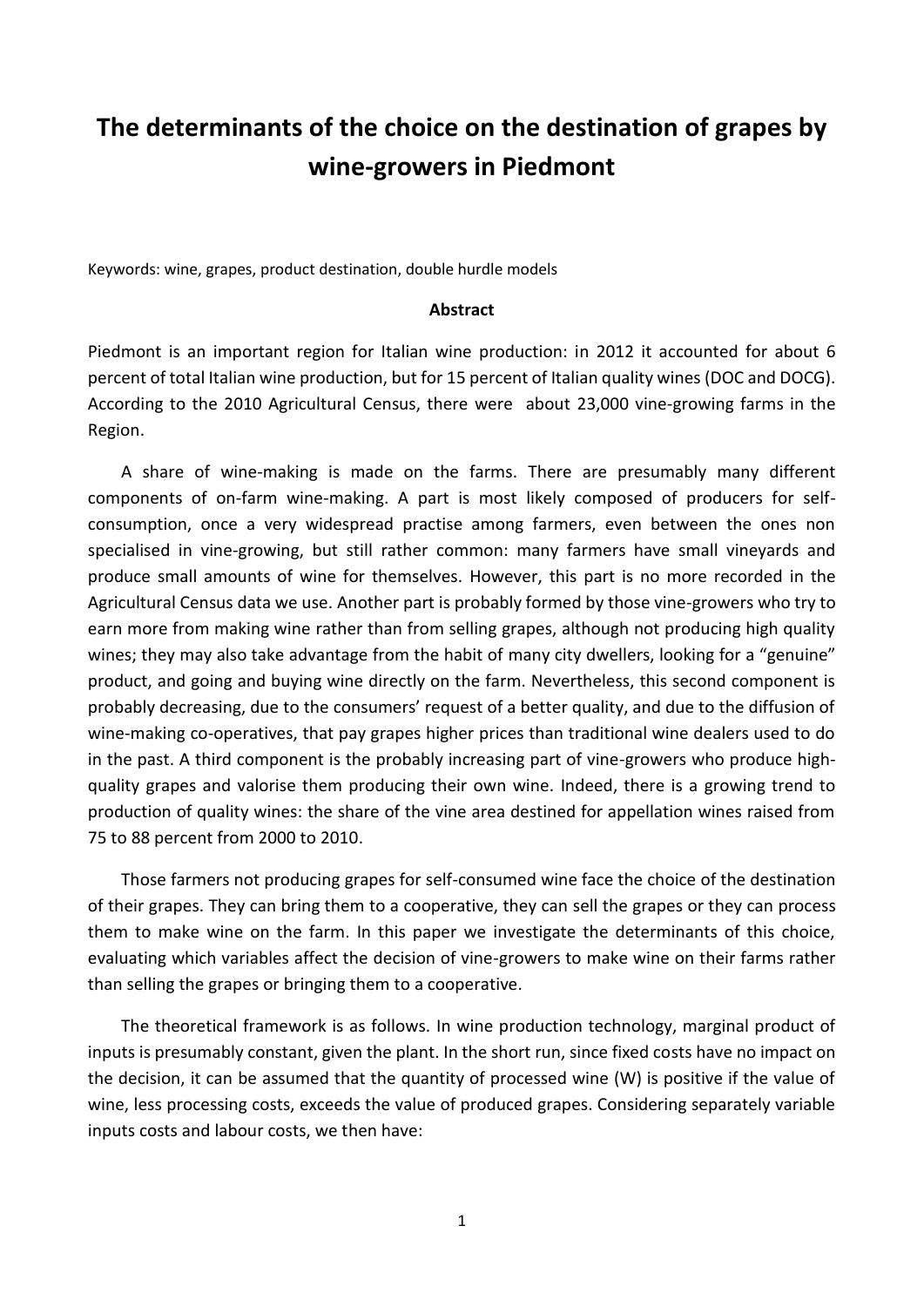$p_{w}a_{w}y_{s} - \sum_{i}p_{xi}b_{y}y_{s} - w_{x}b_{z}y_{s} > p_{xy}y_{s}$  $W > 0$  *if* : (1)

or, dividing by 
$$
y_g
$$
:  $p_w a_1 - p_{eg} - \sum_i p_{xi} b_{1i} - w b_2 > 0$  (2)

where p<sub>eg</sub> is the price of grape processed off the farm (i.e., the final price received from the cooperative or from the sale of grapes on the market);  $p_w$ , and  $p_{xi}$  are, respectively, the price of wine and of variable input  $i$ ; a<sub>1</sub> is the technical transformation coefficient of grape into wine, b<sub>1i</sub> and b<sub>2</sub> are the technical coefficients of variable input *i* and of labour, and w is the unit cost of labour. For estimation purposes, the different parts of eqn. (2) can be examined. The price difference at the farm level (  $p_{w}a_{1}-p_{_{eg}}$  ) is assumed to be a linear function of the price difference at the local level, and of technical, wine-making and marketing skills, proxied by observable personal characteristics of farm operators and of family members, plus a random variation. Variable inputs unit costs are assumed to linearly depend on observable characteristics of wine-making farms, with an unobservable random component. Labour costs can depend on the opportunity cost of labour (and, hence, on personal characteristics determining the potential wage) or, in addition to these, on household characteristics, if labour cost is subjective, either because of different utility of on-farm and off-farm labour, or because no off-farm employment opportunity is available.

Data on farm, household and personal characteristics are drawn from individual data of the 2010 Agricultural Census. From the Census, farms growing grapes for wine (23,000) are drawn. Only those farms that sell either wine and/or grapes are retained. The Census surveys the share of the marketing channels of farm products, including processed products. Hence, the dichotomous dependent variable is whether the farm sells any wine. Farm characteristics comprise grape production, that can affect economies of scale and hence average costs for wine-making; and the share of UAA devoted to grapes, as an index of specialisation. Information on operators' characteristics provided by the Agricultural Census includes age, gender, education levels. Dichotomous variables indicate if high school or university were specialised in agriculture and if operators followed agricultural training courses. These variables are assumed to affect wine and grape prices at the farm level, relative to the average prices, since they are proxies for technical and marketing skills of operators. In addition, they also measure the level of human capital, affecting the potential wage that might be earned on the labour market. Farm characteristics, together with household characteristics, might influence subjective labour costs. Hence, choosing variables relating farm and household characteristics is appropriate. The labour burden of household members (the ratio of farm area to household labour resources) is expected to increase the negative utility of work, and to discourage a further use of family labour in wine-making. On the contrary, more mechanisation lightens labour burdens and is expected to have the opposite effect. Further farm variables included are the farm having carried out agro-tourism activities (this increases the possibility to directly sell wine on the farm at good prices), and the farm doing book-keeping and/or using ITC technologies (other proxies for managing skills).